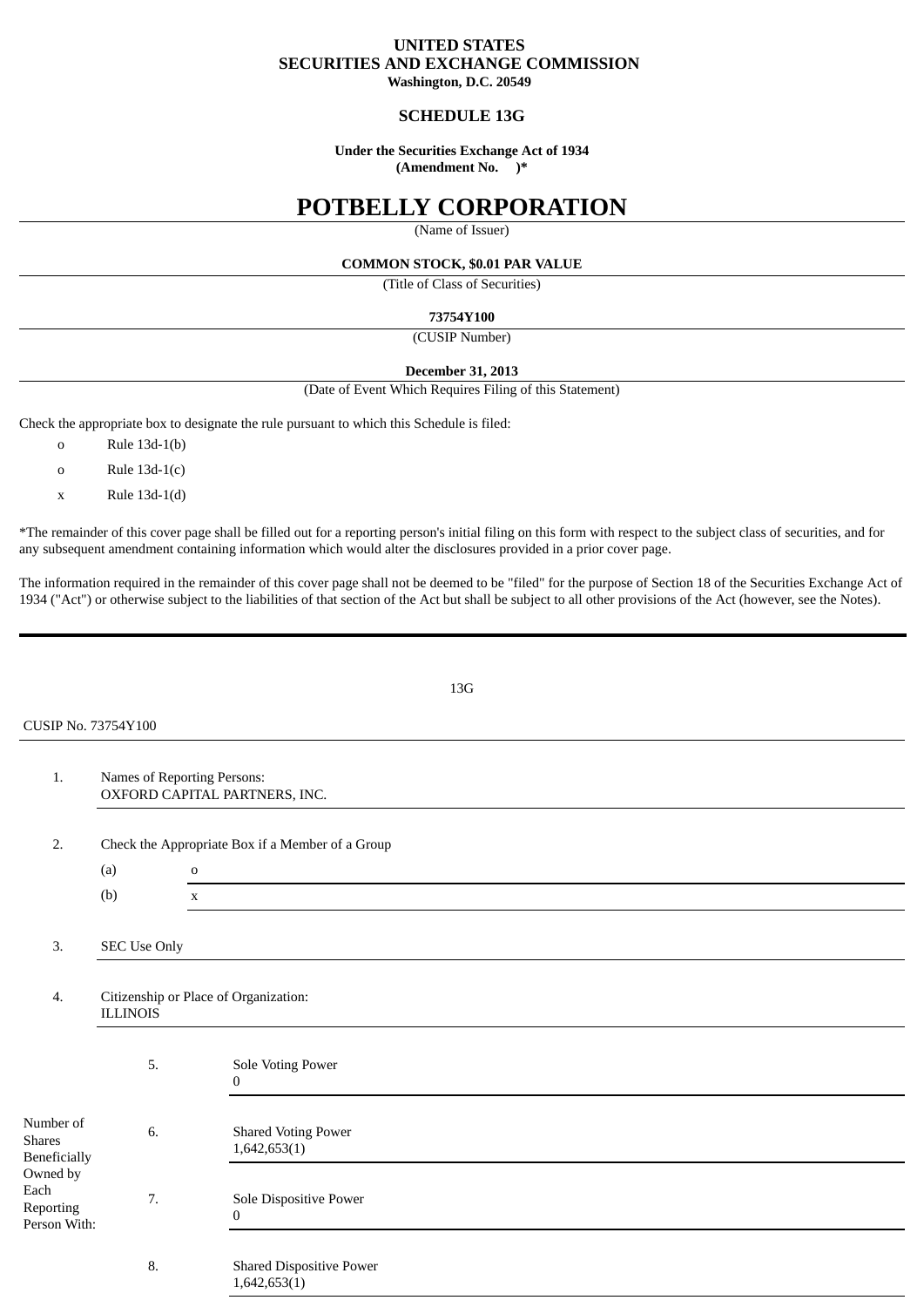| 9.                                                | Aggregate Amount Beneficially Owned by Each Reporting Person<br>1,642,653(1) |                                                                                                                                                                                                                                                                                                                                                                                                                                           |  |  |  |  |
|---------------------------------------------------|------------------------------------------------------------------------------|-------------------------------------------------------------------------------------------------------------------------------------------------------------------------------------------------------------------------------------------------------------------------------------------------------------------------------------------------------------------------------------------------------------------------------------------|--|--|--|--|
| 10.                                               | Check if the Aggregate Amount in Row (9) Excludes Certain Shares o           |                                                                                                                                                                                                                                                                                                                                                                                                                                           |  |  |  |  |
| 11.                                               | Percent of Class Represented by Amount in Row (9)<br>5.6%                    |                                                                                                                                                                                                                                                                                                                                                                                                                                           |  |  |  |  |
| 12.                                               | Type of Reporting Person<br>CO                                               |                                                                                                                                                                                                                                                                                                                                                                                                                                           |  |  |  |  |
|                                                   | Blackpoint.                                                                  | (1) Includes 1,400,949 shares of Common Stock owned by Oxford Blackpoint Venture Partners VII, LLC, a Delaware limited liability company<br>("Oxford Blackpoint"), and warrants owned by Oxford Capital Partners, Inc. ("Oxford Capital") to purchase 241,704 shares of Common Stock.<br>Oxford Capital serves as the Manager of Oxford Blackpoint and possesses shared power to vote and dispose of shares directly owned by Oxford<br>2 |  |  |  |  |
|                                                   |                                                                              |                                                                                                                                                                                                                                                                                                                                                                                                                                           |  |  |  |  |
|                                                   |                                                                              | 13G                                                                                                                                                                                                                                                                                                                                                                                                                                       |  |  |  |  |
| CUSIP No. 73754Y100                               |                                                                              |                                                                                                                                                                                                                                                                                                                                                                                                                                           |  |  |  |  |
| 1.                                                | Names of Reporting Persons:<br>JOHN W. RUTLEDGE                              |                                                                                                                                                                                                                                                                                                                                                                                                                                           |  |  |  |  |
| 2.                                                | (a)<br>(b)                                                                   | Check the Appropriate Box if a Member of a Group<br>0<br>$\mathbf x$                                                                                                                                                                                                                                                                                                                                                                      |  |  |  |  |
| 3.                                                | <b>SEC Use Only</b>                                                          |                                                                                                                                                                                                                                                                                                                                                                                                                                           |  |  |  |  |
| $\overline{4}$ .                                  | Citizenship or Place of Organization:<br>UNITED STATES OF AMERICA            |                                                                                                                                                                                                                                                                                                                                                                                                                                           |  |  |  |  |
|                                                   | 5.                                                                           | Sole Voting Power<br>0                                                                                                                                                                                                                                                                                                                                                                                                                    |  |  |  |  |
| Number of<br><b>Shares</b><br><b>Beneficially</b> | 6.                                                                           | <b>Shared Voting Power</b><br>1,642,653(2)                                                                                                                                                                                                                                                                                                                                                                                                |  |  |  |  |
| Owned by<br>Each<br>Reporting<br>Person With:     | 7.                                                                           | Sole Dispositive Power<br>$\bf{0}$<br><u> 1980 - Jan Samuel Barbara, martin da shekarar 1980 - An tsara tsara 1980 - An tsara tsara 1980 - An tsara 19</u>                                                                                                                                                                                                                                                                                |  |  |  |  |
|                                                   | 8.                                                                           | <b>Shared Dispositive Power</b><br>1,642,653(2)                                                                                                                                                                                                                                                                                                                                                                                           |  |  |  |  |
| 9.                                                | Aggregate Amount Beneficially Owned by Each Reporting Person<br>1,642,653(2) |                                                                                                                                                                                                                                                                                                                                                                                                                                           |  |  |  |  |
| 10.                                               | Check if the Aggregate Amount in Row (9) Excludes Certain Shares o           |                                                                                                                                                                                                                                                                                                                                                                                                                                           |  |  |  |  |
| 11.                                               |                                                                              | Percent of Class Represented by Amount in Row (9)                                                                                                                                                                                                                                                                                                                                                                                         |  |  |  |  |

5.6%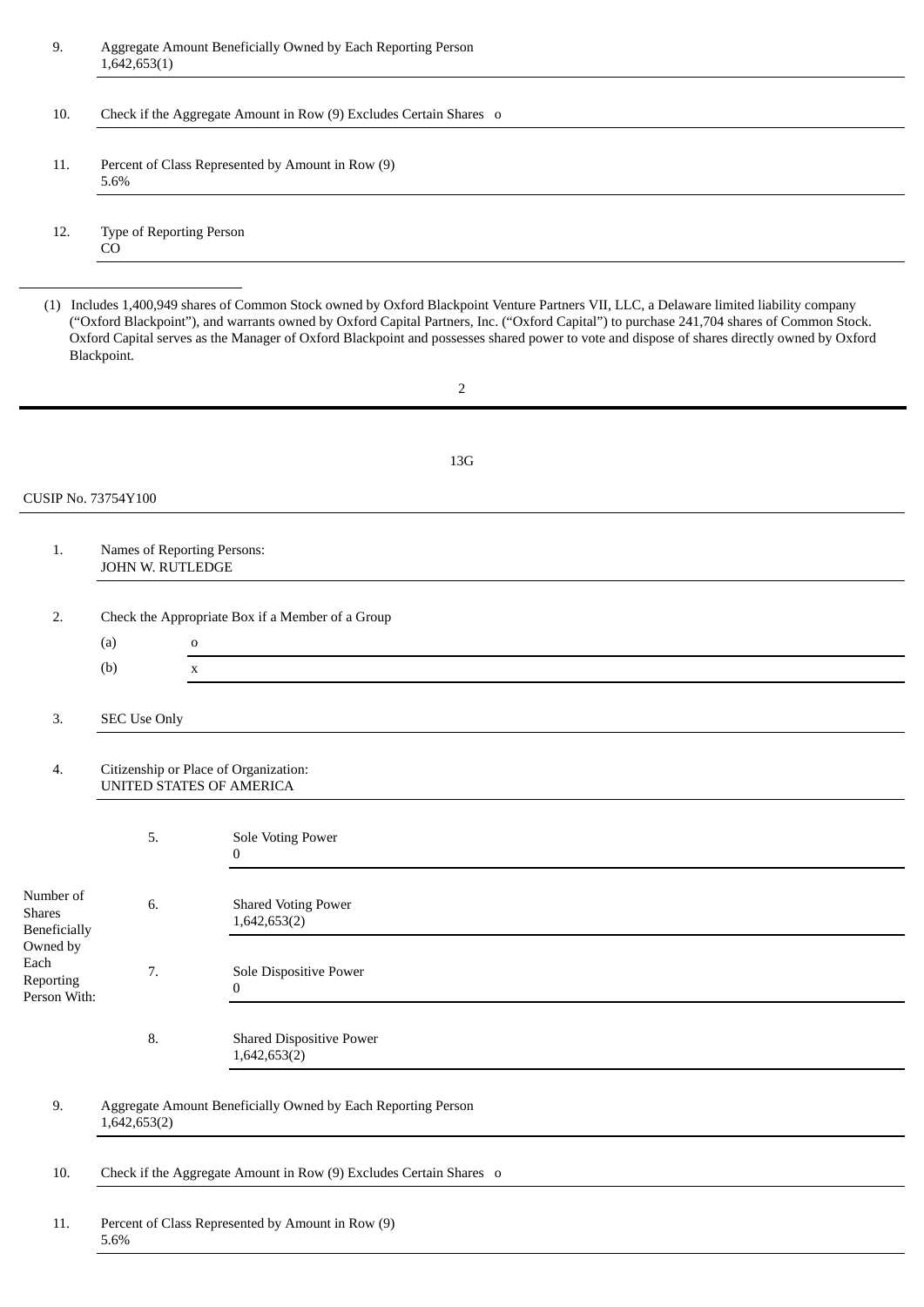(2) Includes 1,400,949 shares of Common Stock owned by Oxford Blackpoint and warrants owned by Oxford Capital to purchase 241,704 shares of Common Stock. Oxford Capital serves as the Manager of Oxford Blackpoint and possesses shared power to vote and dispose of shares directly owned by Oxford Blackpoint. John W. Rutledge and Vann A. Avedisian are founders and co-owners of Oxford Capital and possess shared power to vote and dispose of shares owned directly by Oxford Blackpoint and Oxford Capital. Each of Mr. Rutledge and Mr. Avedisian disclaim beneficial ownership of the shares directly owned by Oxford Blackpoint and Oxford Capital, except to the extent of their pecuniary interest therein.

|                                                        |                                                                              | 3                                               |  |  |  |
|--------------------------------------------------------|------------------------------------------------------------------------------|-------------------------------------------------|--|--|--|
|                                                        |                                                                              |                                                 |  |  |  |
|                                                        |                                                                              | 13G                                             |  |  |  |
| <b>CUSIP No. 73754Y100</b>                             |                                                                              |                                                 |  |  |  |
|                                                        |                                                                              |                                                 |  |  |  |
| 1.                                                     | Names of Reporting Persons:<br>VANN A. AVEDISIAN                             |                                                 |  |  |  |
| 2.                                                     | Check the Appropriate Box if a Member of a Group                             |                                                 |  |  |  |
|                                                        | (a)<br>$\mathbf 0$                                                           |                                                 |  |  |  |
|                                                        | (b)                                                                          | $\mathbf X$                                     |  |  |  |
| 3.                                                     | <b>SEC Use Only</b>                                                          |                                                 |  |  |  |
| 4.                                                     | Citizenship or Place of Organization:<br>UNITED STATES OF AMERICA            |                                                 |  |  |  |
|                                                        | 5.                                                                           | Sole Voting Power<br>$\boldsymbol{0}$           |  |  |  |
| Number of<br><b>Shares</b><br>Beneficially<br>Owned by | 6.                                                                           | <b>Shared Voting Power</b><br>1,642,653(3)      |  |  |  |
| Each<br>Reporting<br>Person With:                      | 7.                                                                           | Sole Dispositive Power<br>$\boldsymbol{0}$      |  |  |  |
|                                                        | 8.                                                                           | <b>Shared Dispositive Power</b><br>1,642,653(3) |  |  |  |
| 9.                                                     | Aggregate Amount Beneficially Owned by Each Reporting Person<br>1,642,653(3) |                                                 |  |  |  |
| 10.                                                    | Check if the Aggregate Amount in Row (9) Excludes Certain Shares o           |                                                 |  |  |  |
| 11.                                                    | Percent of Class Represented by Amount in Row (9)<br>5.6%                    |                                                 |  |  |  |
| 12.                                                    | Type of Reporting Person<br>IN                                               |                                                 |  |  |  |

<sup>(3)</sup> Includes 1,400,949 shares of Common Stock owned by Oxford Blackpoint and warrants owned by Oxford Capital to purchase 241,704 shares of Common Stock. Oxford Capital serves as the Manager of Oxford Blackpoint and possesses shared power to vote and dispose of shares directly owned by Oxford Blackpoint. John W. Rutledge and Vann A. Avedisian are founders and co-owners of Oxford Capital and possess shared power to vote and dispose of shares owned directly by Oxford Blackpoint and Oxford Capital. Each of Mr. Rutledge and Mr. Avedisian disclaim beneficial ownership of the shares directly owned by Oxford Blackpoint and Oxford Capital, except to the extent of their pecuniary interest therein.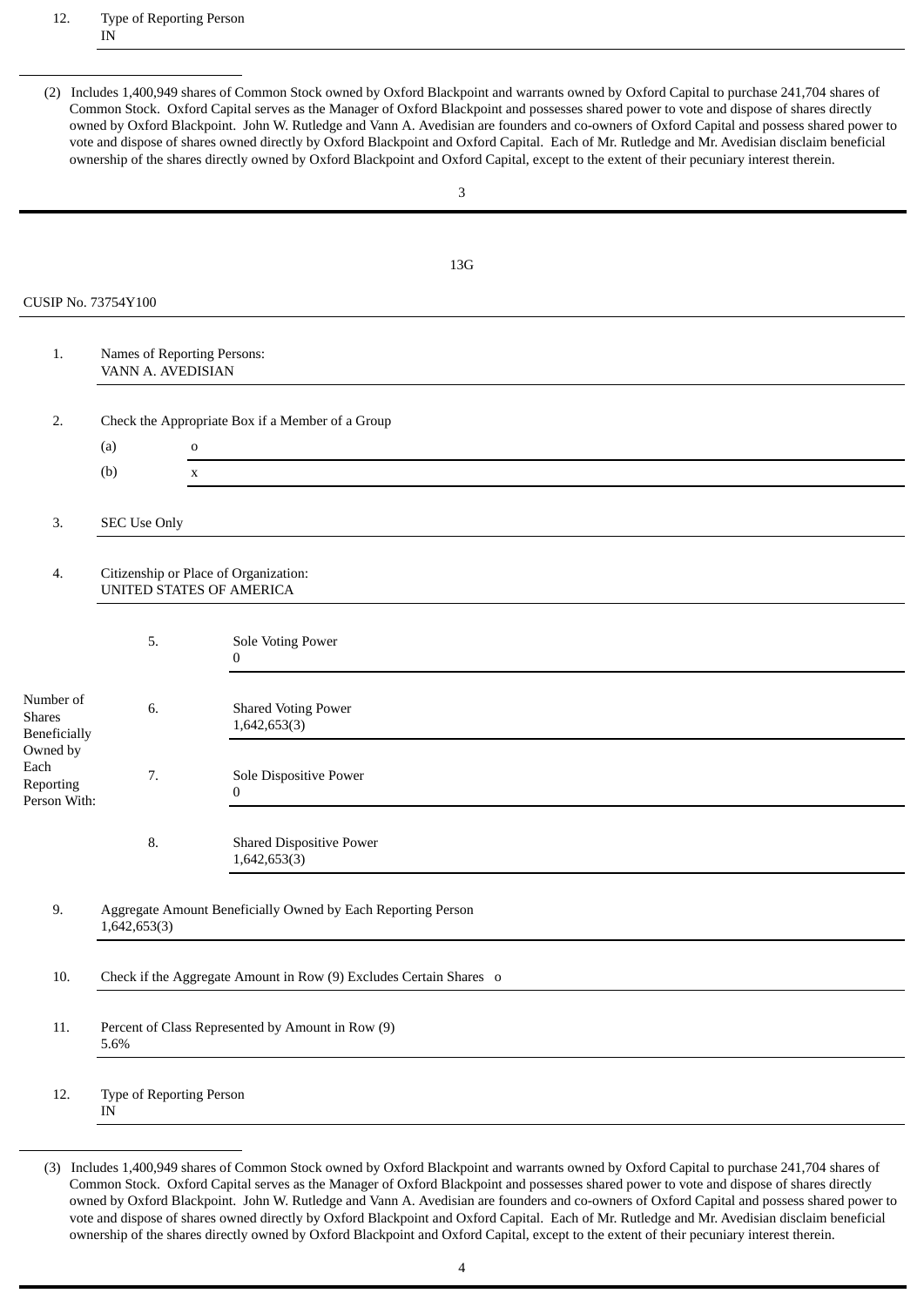| Item 1. |     |                                                                                                                         |
|---------|-----|-------------------------------------------------------------------------------------------------------------------------|
|         | (a) | Name of Issuer:<br>POTBELLY CORPORATION (the "Issuer")                                                                  |
|         | (b) | Address of Issuer's Principal Executive Offices:<br>222 Merchandise Mart Plaza<br>23rd Floor<br>Chicago, Illinois 60654 |

#### **Item 2.**

(a) Name of Person Filing:

This statement is filed by (i) Oxford Capital Partners, Inc., an Illinois corporation ("Oxford Capital"), the Manager of Oxford Blackpoint Venture Partners VII, LLC, a Delaware limited liability company ("Oxford Blackpoint"), and (ii) John W. Rutledge and Vann A. Avedisian, each of whom is a founder and co-owner of Oxford Capital (each a "Reporting Person" and collectively, the "Reporting Persons").

An agreement among the Reporting Persons that this Schedule 13G is filed on behalf of each of them is attached hereto as Exhibit 1.

- (b) Address of Principal Business Office, or if none, Residence: 350 W. Hubbard, Suite 440, Chicago, IL 60654
- (c) Citizenship: Oxford Capital is an Illinois corporation. Each of Mr. Rutledge and Mr. Avedisian are United States citizens.
- (d) Title of Class of Securities: \$0.01 par value Common Stock
- (e) CUSIP Number: 73754Y100

### Item 3. If this statement is filed pursuant to ss.240.13d-1(b) or 240.13d-2(b) or (c), check whether the person filing is a:

#### Not Applicable

- (a) o Broker or dealer registered under section 15 of the Act (15 U.S.C. 78o).
- (b) o Bank as defined in section 3(a)(6) of the Act (15 U.S.C. 78c).
- (c) o Insurance company as defined in section 3(a)(19) of the Act (15 U.S.C. 78c).
- (d) o Investment company registered under section 8 of the Investment Company Act of 1940 (15 U.S.C. 80a-8).
- (e) o An investment adviser in accordance with ss.  $240.13d 1(b)(1)(ii)(E)$ ;
- (f) o An employee benefit plan or endowment fund in accordance with ss.240.13d-1(b)(1)(ii)(F);
- (g) o A parent holding company or control person in accordance with ss.240.13d-1(b)(1)(ii)(G);
- (h) o A savings associations as defined in Section 3(b) of the Federal Deposit Insurance Act (12 U.S.C. 1813);
- (i) o A church plan that is excluded from the definition of an investment company under section  $3(c)(14)$  of the Investment Company Act of 1940 (15 U.S.C. 80a-3);
- (j) o Group, in accordance with ss.240.13d-1(b)(1)(ii)(J).

#### **Item 4. Ownership.**

Provide the following information regarding the aggregate number and percentage of the class of securities of the issuer identified in Item 1.

- (a) Amount beneficially owned: See Row 9 of cover page for each Reporting Person
- (b) Percent of class: See Row 11 of cover page for each Reporting Person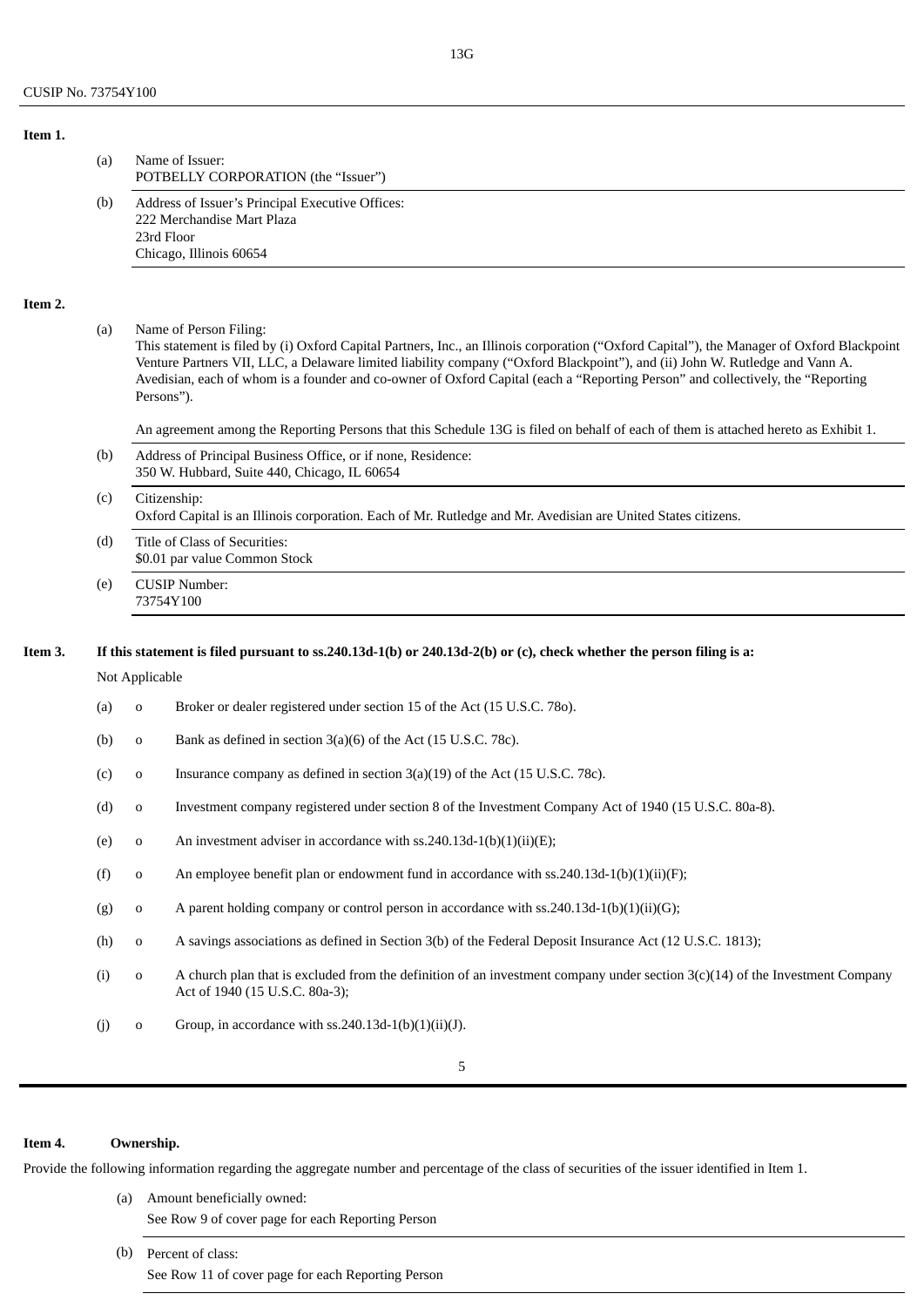- (c) Number of shares as to which such person has:
	- (i) Sole power to vote or to direct the vote: See Row 5 of cover page for each Reporting Person (ii) Shared power to vote or to direct the vote: See Row 6 of cover page for each Reporting Person (iii) Sole power to dispose or to direct the disposition of: See Row 7 of cover page for each Reporting Person
		- (iv) Shared power to dispose or to direct the disposition of: See Row 8 of cover page for each Reporting Person

The percentage of the outstanding shares of Common Stock reported as beneficially owned by each of the Reporting Persons is calculated based upon 29,137,706 shares of Common Stock outstanding as of November 8, 2013, as reported in the Issuer's Form 10-Q filed with the Securities and Exchange Commission on November 13, 2013.

#### **Item 5. Ownership of Five Percent or Less of a Class.**

If this statement is being filed to report the fact that as of the date hereof the reporting person has ceased to be the beneficial owner of more than five percent of the class of securities, check the following o.

#### **Item 6. Ownership of More than Five Percent on Behalf of Another Person.**

Not Applicable

## Item 7. Identification and Classification of the Subsidiary Which Acquired the Security Being Reported on By the Parent Holding **Company.**

Not Applicable.

#### **Item 8. Identification and Classification of Members of the Group.**

Not Applicable.

#### **Item 9. Notice of Dissolution of Group.**

Not Applicable.

#### **Item 10. Certification.**

Not Applicable.

#### **Material to be Filed as Exhibits.**

Exhibit 1 — Agreement of Joint Filing.

## **SIGNATURE**

After reasonable inquiry and to the best of my knowledge and belief, I certify that the information set forth in this statement is true, complete and correct.

March 26, 2014 Date

#### OXFORD CAPITAL PARTNERS, INC.

By: /s/ Vann A. Avedisian Name: Vann A. Avedisian Title: Managing Director

By: /s/ John W. Rutledge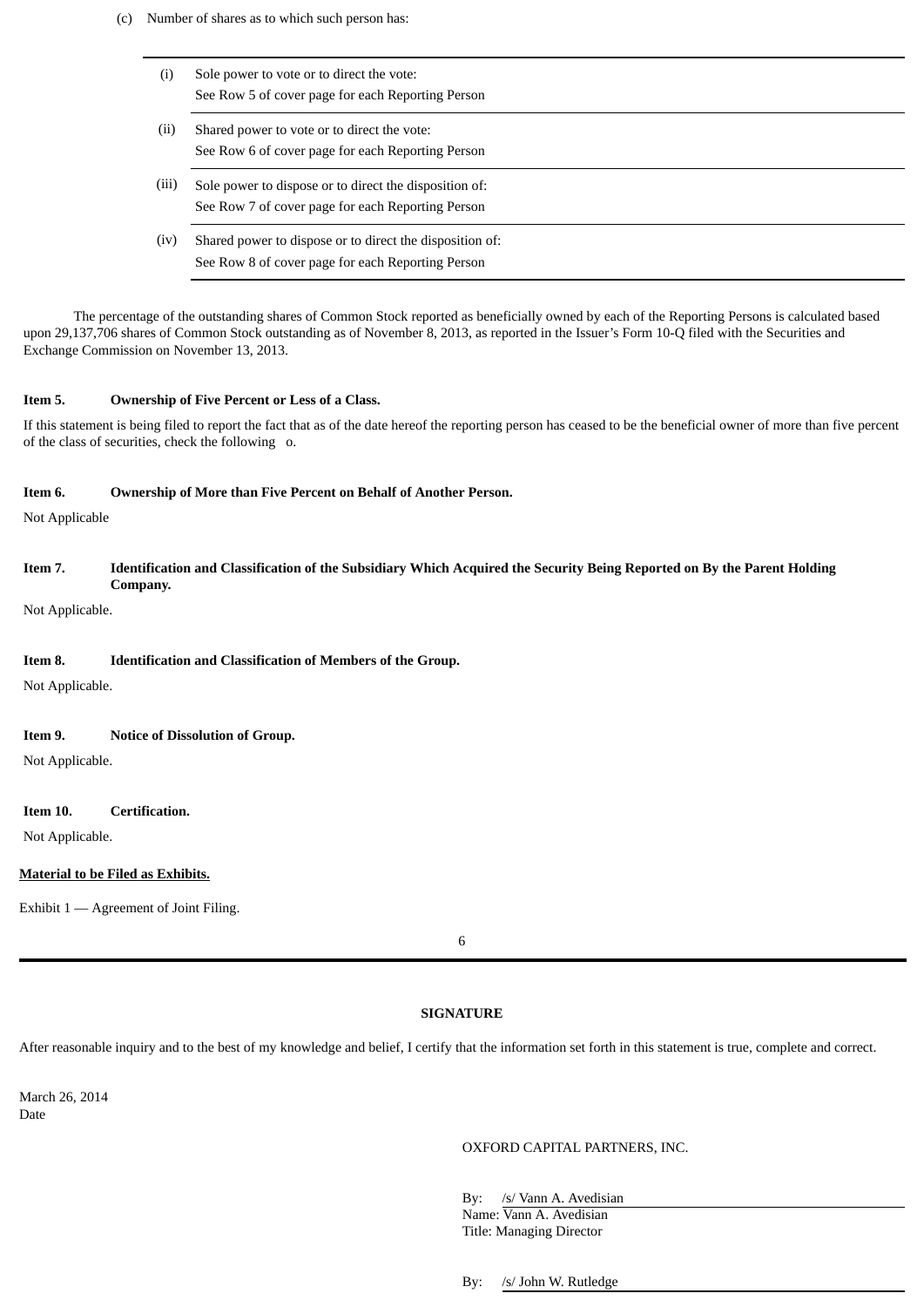Name: John W. Rutledge Title: Managing Director

By: /s/ John W. Rutledge Name: John W. Rutledge

By: /s/ Vann A. Avedisian Name: Vann A. Avedisian

7

## **Exhibit Index**

Exhibit 1 Joint Filing Agreement dated as of March 26, 2014, by and among Oxford Capital Partners, Inc.; John W. Rutledge; and Vann A. Avedisian.

8